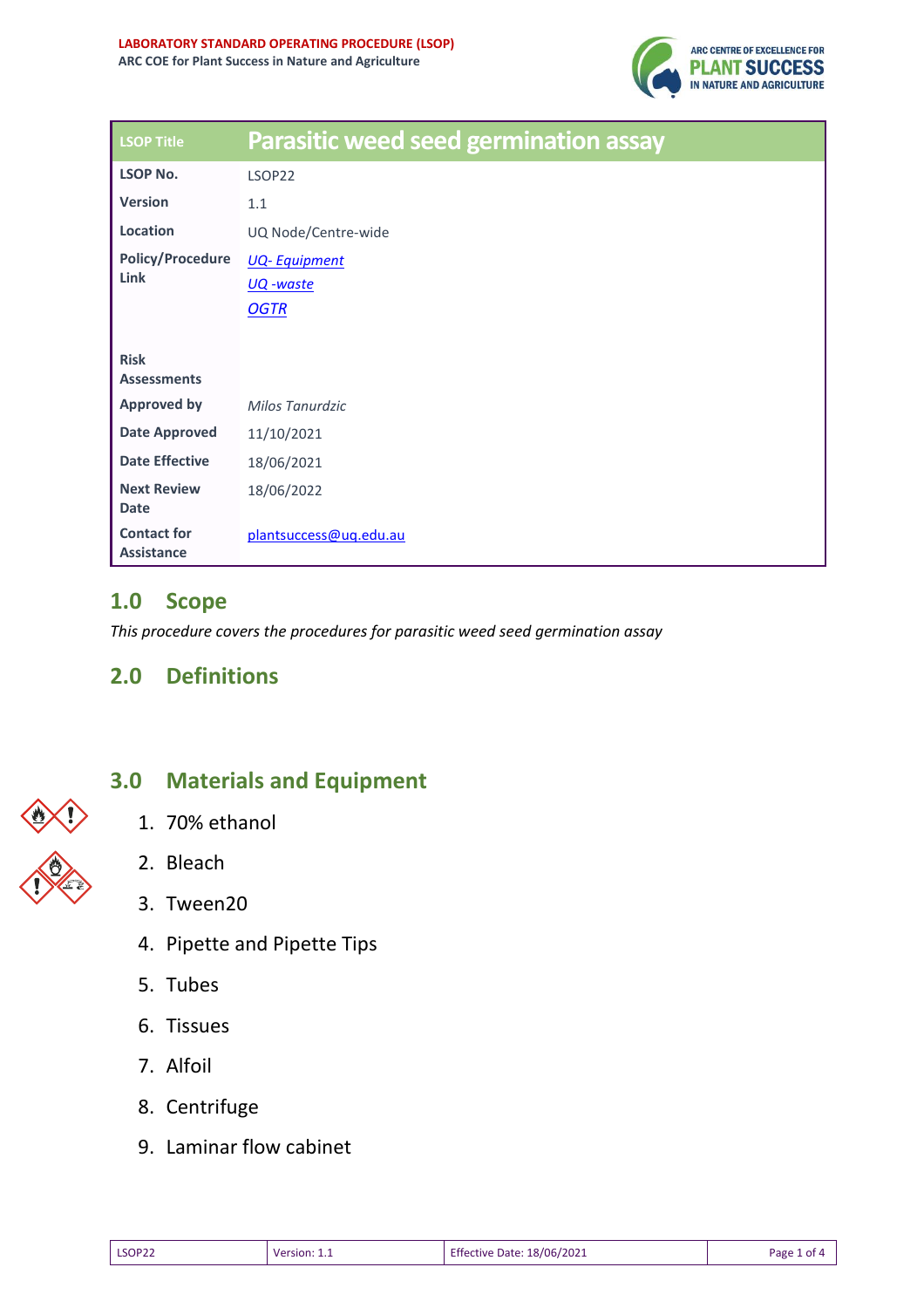10. 96 well plates

11. filter-sterilised 2.5 mM hepes buffer (305 mg/500 mL; can be filtersterilised directly into Eppendorf tubes)

## **4.0 Prescribed Actions**

#### Preparation

- 1. Wear gloves and buttoned-up lab coat. Clear and clean a large section of lab bench. Put on UV lamp in laminar flow cabinet.
- 2. Prepare fresh 50% bleach (6.25%) + 2 drops of Tween20 (from a P200 tip) per 50 mL. Gently mix by inversion.
- 3. Lay down moist tissues. Moisten outside of tubes with a little ethanol

*NB: ethanol removes some static electricity as it evaporates.*

4. Carefully open the seeds over the wet tissues and tap about 50 uL of seeds into a new Eppendorf tube.

*NB: Don't do this in the laminar flow cabinet because it may blow out some seeds.*

#### Sterilising (similar to *Arabidopsis*)

- 1. Add 1 mL of 70% ethanol. Use a mini centrifuge to spin down the seeds (as much as possible).
- 2. Pipette off the ethanol onto the wet tissues. Click tip off onto the tissues too. The tissues will trap the seeds. Place tissues inside a glove and into yellow bin.
- 3. Add 1 mL of the bleach solution and treat for 10 min. Mix by inverting the tube every 2 min.
- 4. Turn on the laminar flow cabinet and wipe it down with ethanol. Now work in the cabinet.
- 5. Spin down seeds, pipette off bleach and discard onto a tissue, also click tip off onto tissue.
- 6. Add sterile water, mix by inversion, spin down and pipette off water. Repeat this rinse step 3 times.





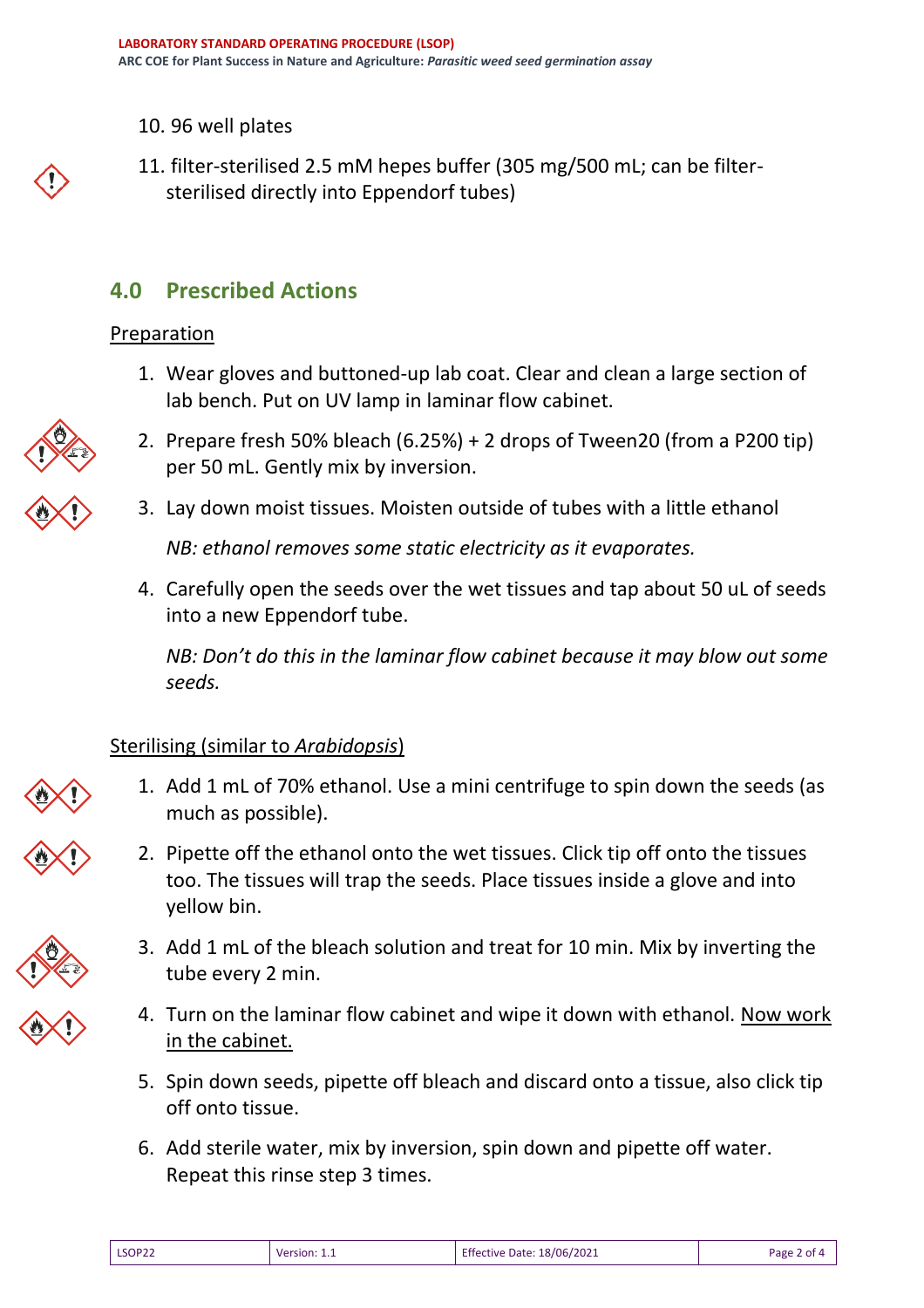7. Add 1 mL filter sterilised hepes buffer. Wrap the tube in foil and store in the dark at  $\sim$ 21°C for 7 days

#### **Dispensing**

- 1. Seeds will fall to the bottom of the tube, so mix them and quickly suck up 50 uL with a pipette.
- 2. Dispense them into a sterile 96 well plate. Due to variation, include up to 10 reps.
- 3. Add hormones and control solutions, and incubate a further 4 days in the dark.
- 4. Score the percent germination for each well and average it. Good luck!

| LSOP22 | Version: | <b>Effective Date: 18/06/2021</b> | Page 3 of 4 |
|--------|----------|-----------------------------------|-------------|
|        |          |                                   |             |